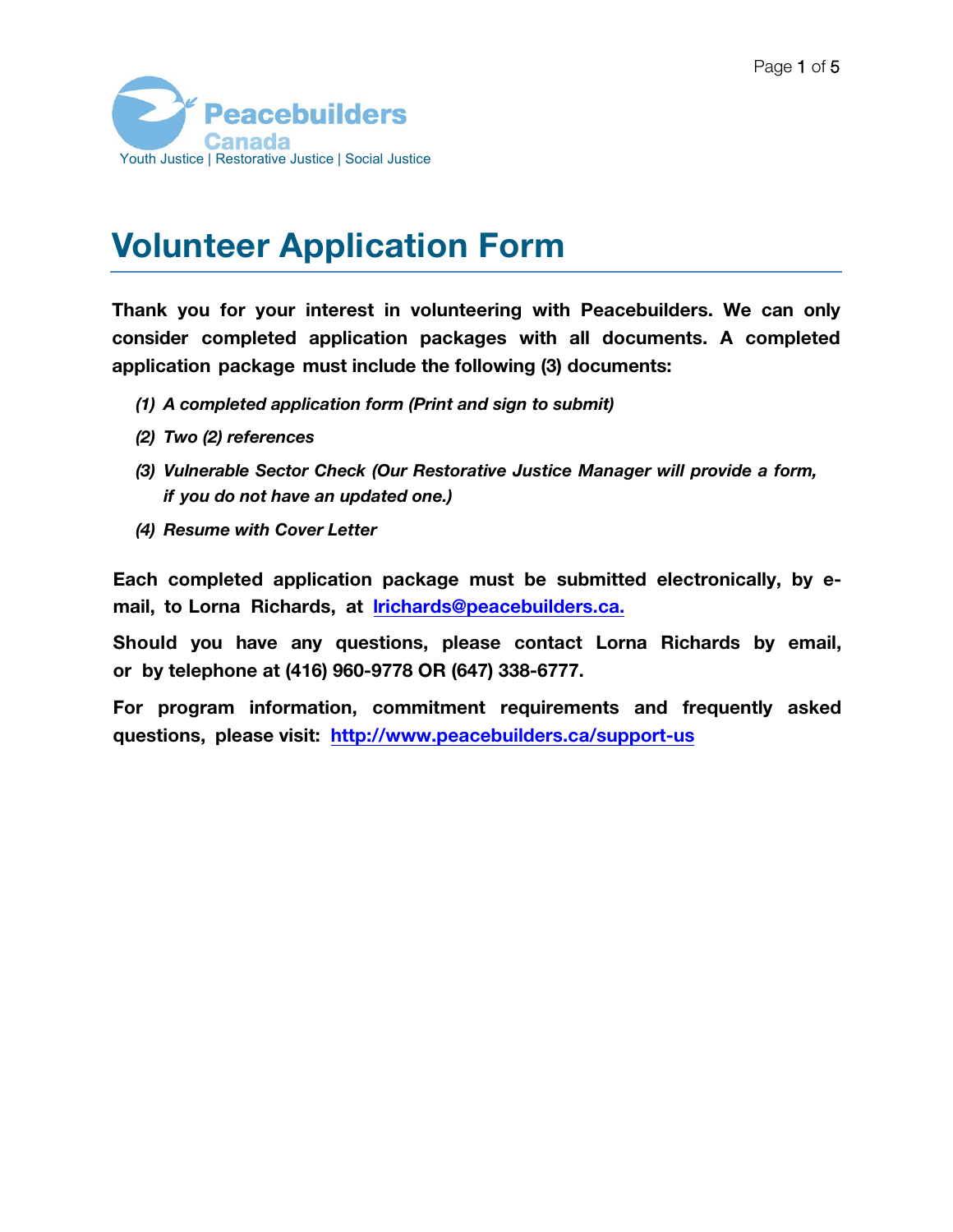Ē.



| <b>Personal Information</b>                                                                                                                             |                                                                                          |                  |                             | <b>Clear Form</b> | <b>Print Form</b>                                                                |
|---------------------------------------------------------------------------------------------------------------------------------------------------------|------------------------------------------------------------------------------------------|------------------|-----------------------------|-------------------|----------------------------------------------------------------------------------|
| <b>Last Name:</b><br>Ms.<br>Mr.<br>Mrs.<br>Other:                                                                                                       |                                                                                          |                  | <b>First Name:</b>          |                   |                                                                                  |
| <b>District:</b>                                                                                                                                        |                                                                                          |                  | <b>Address</b>              |                   |                                                                                  |
| <b>Old Toronto</b><br><b>Downtown</b><br><b>East End</b><br><b>North End</b><br><b>West End</b><br><b>East York</b><br>Scarborough<br><b>North York</b> | <b>Street Address</b><br><b>City, Province</b><br><b>Postal Code</b><br><b>Community</b> |                  |                             |                   |                                                                                  |
| <b>York</b>                                                                                                                                             |                                                                                          |                  |                             |                   |                                                                                  |
| Other:                                                                                                                                                  |                                                                                          |                  |                             |                   |                                                                                  |
| <b>Daytime Phone</b>                                                                                                                                    |                                                                                          |                  | <b>Evening Phone</b>        |                   |                                                                                  |
| <b>Email</b>                                                                                                                                            |                                                                                          | <b>Age Range</b> | $13 - 18$<br>45-54<br>$55+$ |                   | $\begin{array}{ c c c c c c c c c }\n\hline\n18-24 & 25-34 & 35-44\n\end{array}$ |
|                                                                                                                                                         |                                                                                          | <b>Birthday:</b> |                             |                   |                                                                                  |
| <b>Emergency Contact</b>                                                                                                                                |                                                                                          |                  |                             |                   |                                                                                  |
| <b>Name</b>                                                                                                                                             |                                                                                          | Relationship     |                             |                   |                                                                                  |
| <b>Daytime Phone</b>                                                                                                                                    |                                                                                          |                  | <b>Evening Phone</b>        |                   |                                                                                  |
| <b>Referral Source</b>                                                                                                                                  |                                                                                          |                  |                             |                   |                                                                                  |
| How did you find out about Peacebuilders?                                                                                                               |                                                                                          |                  |                             |                   |                                                                                  |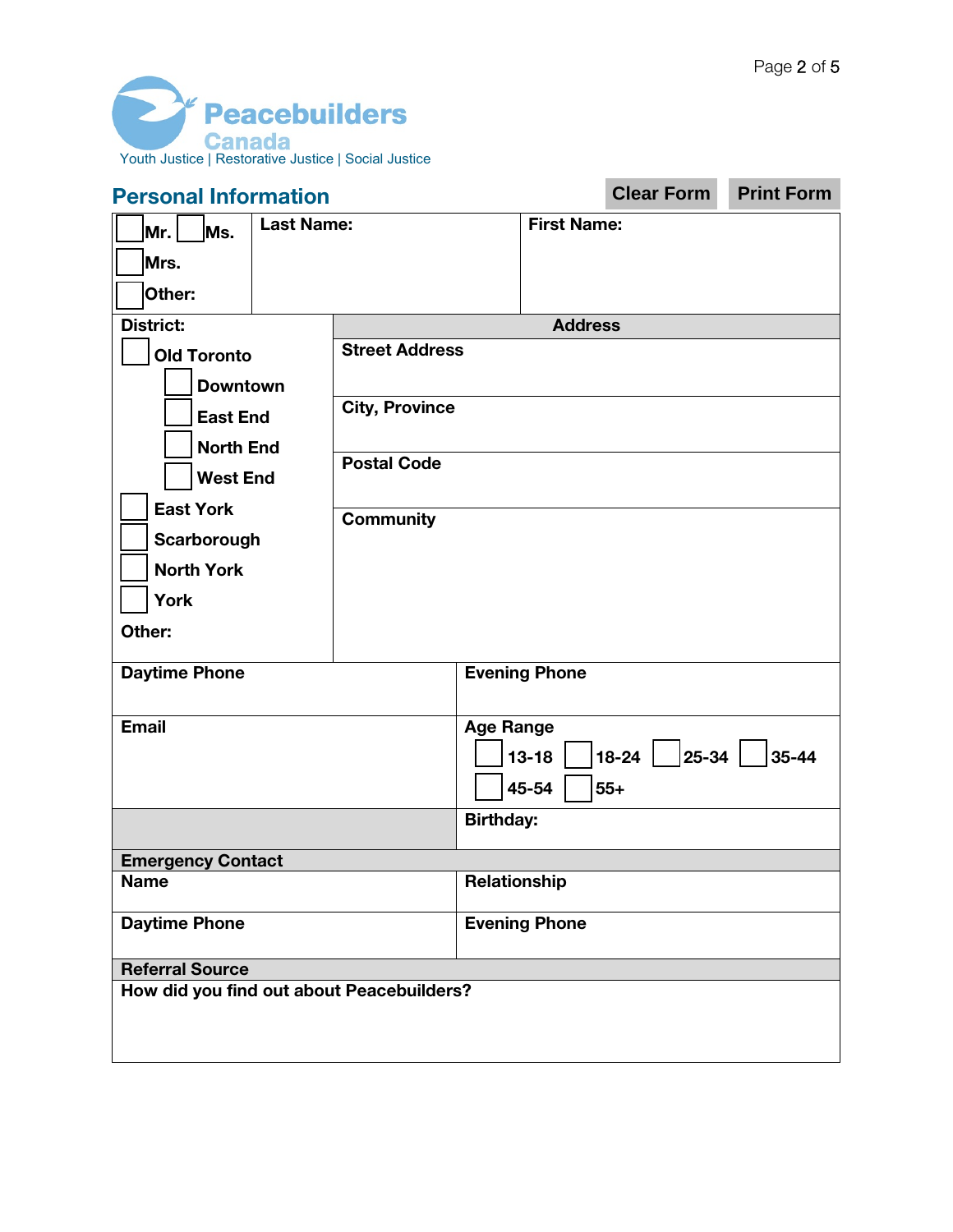

| Language(s)                       |                                 |
|-----------------------------------|---------------------------------|
| <b>Primary Language(s) Spoken</b> | <b>Other Language(s) Spoken</b> |
| <b>Occupation</b>                 |                                 |
|                                   |                                 |
| <b>References</b>                 |                                 |
| <b>Reference 1</b>                | Relationship                    |
| <b>Telephone Number</b>           | <b>Email</b>                    |
| <b>Reference 2</b>                | Relationship                    |
| <b>Telephone Number</b>           | <b>Email</b>                    |

## Your Interests

Please rank your top 3 preferences for Program. (Please be advised we cannot guarantee placement in preferred programs)

- Restorative Justice Restorative Youth Circles -
- Restorative Schools Early Diversion Program -
- Advocacy & Community Engagement -
- (4) Wherever I'm needed -

Why do you want to be involved with Peacebuilders?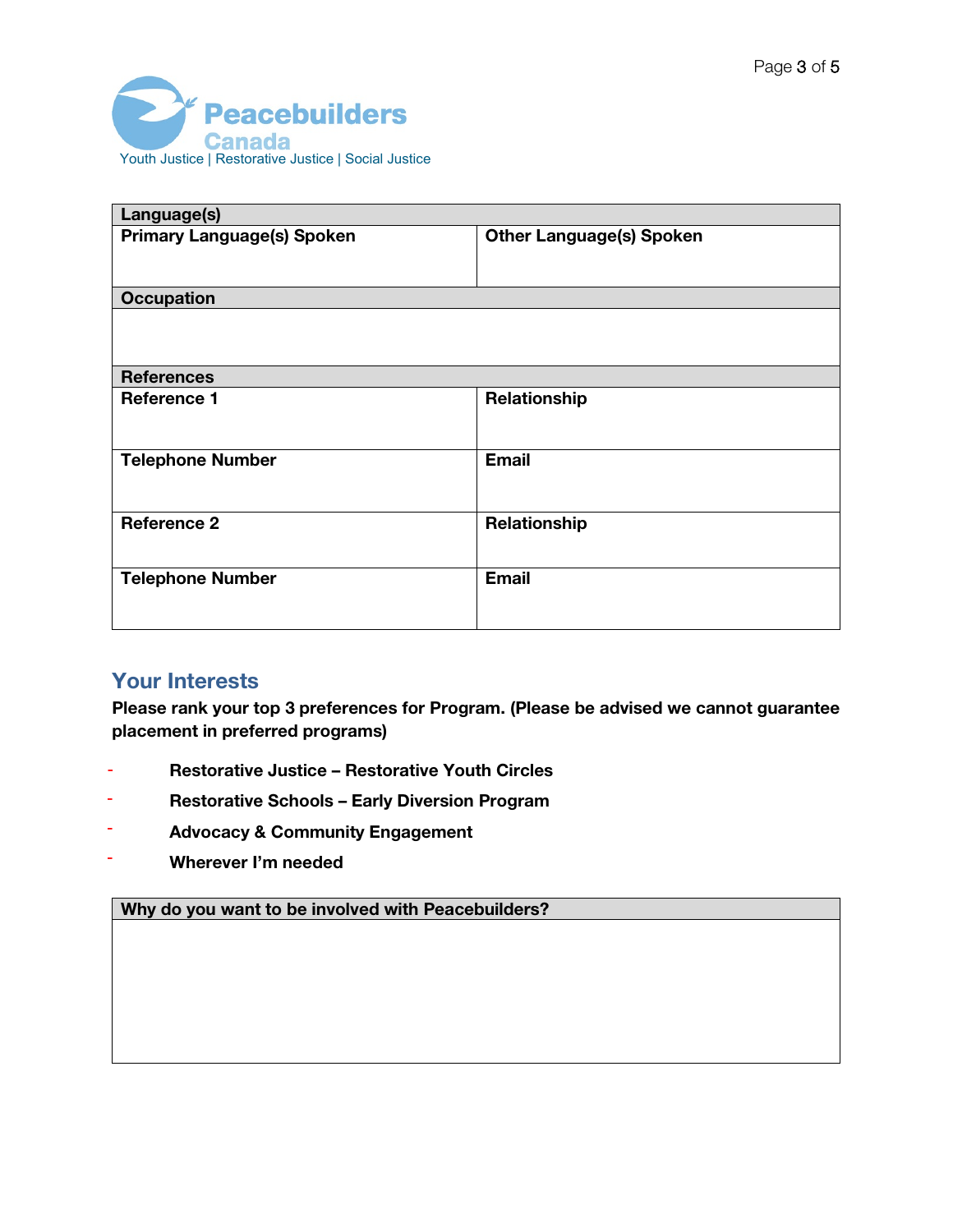

What skills, experience, and/or training do you have that may relate to Peacebuilders' work with youth?

Why do you have a particular interest in supporting youth interacting with the justice system?

What are some of the key challenges that youth from marginalized neighbourhoods or backgrounds may face?

What do you hope to achieve or learn as a volunteer with Peacebuilders?